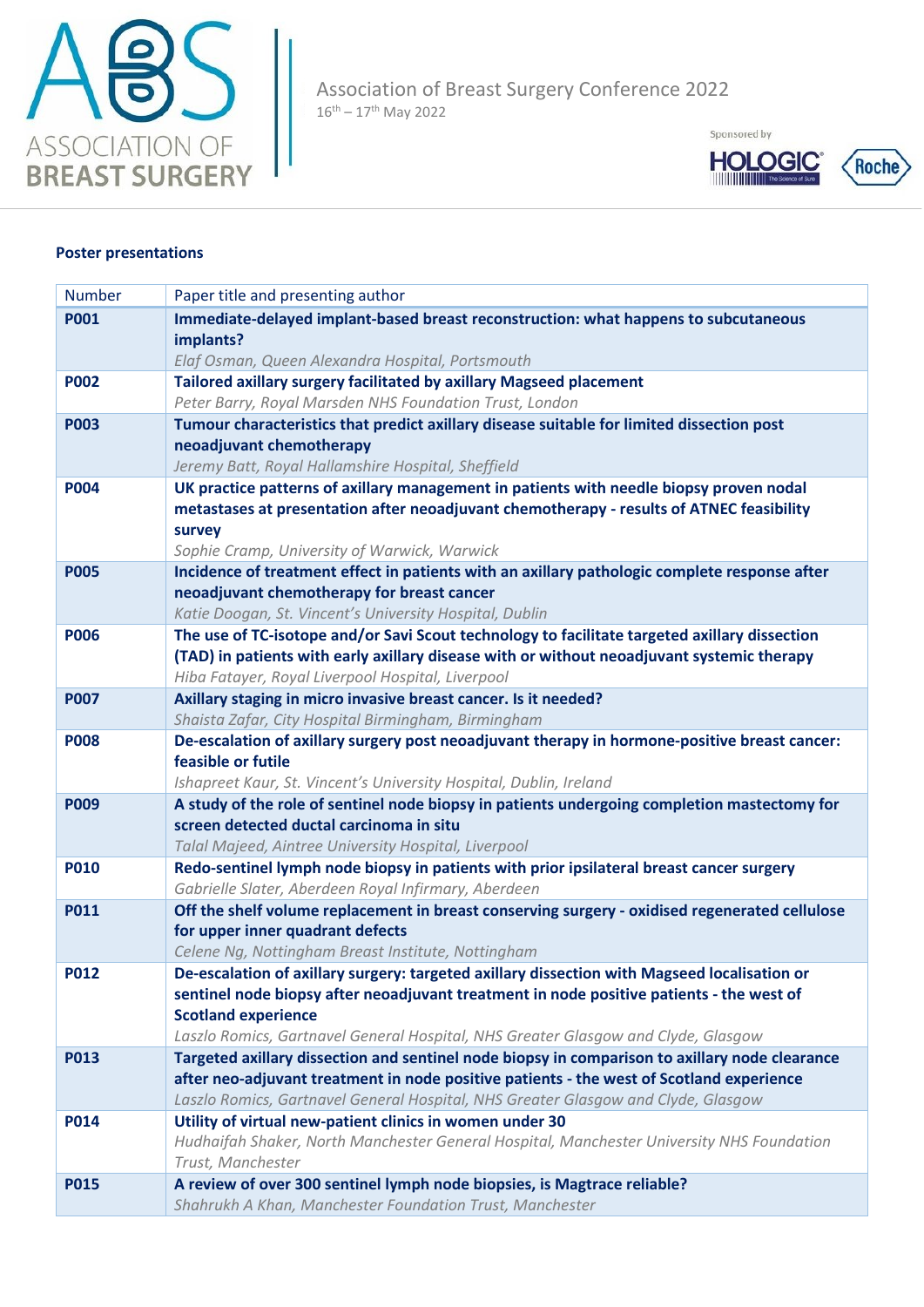



| <b>P016</b> | Targeted axillary dissection using carbon-tattooing for clinically node-positive breast cancer<br>converting to node negativity after neoadjuvant systemic therapy: initial experience<br>Mohamed Yousri, Oncology Center, Mansoura University, Mansoura, Egypt |
|-------------|-----------------------------------------------------------------------------------------------------------------------------------------------------------------------------------------------------------------------------------------------------------------|
| <b>P017</b> | Predictors of ypN0 status in patients with clinically node negative breast cancer treated with                                                                                                                                                                  |
|             | neoadjuvant chemotherapy                                                                                                                                                                                                                                        |
|             | Alexandra Zaborowski, St Vincent's University Hospital, Dublin                                                                                                                                                                                                  |
| <b>P018</b> | Mass spectral analysis of nipple aspirate fluid for the early detection of breast cancer                                                                                                                                                                        |
|             | Natasha Jiwa, Imperial College London, London                                                                                                                                                                                                                   |
| <b>P019</b> | BASILICA - a translational study of capsular contracture (CC) and breast implant associated                                                                                                                                                                     |
|             | anaplastic large cell lymphoma (BIA-ALCL) tissue                                                                                                                                                                                                                |
|             | Joseph Ward, Department of Plastic Surgery, The Royal Marsden NHS Foundation Trust, London                                                                                                                                                                      |
| <b>P020</b> | Capsule study - a comparison of capsule in patients undergoing subpectoral breast                                                                                                                                                                               |
|             | reconstruction with implant and porcine acellular dermal matrix                                                                                                                                                                                                 |
| <b>P021</b> | Rebecca L Wilson, Manchester Foundation Trust, Manchester<br>An audit of gynaecomastia referral practices & management in primary and secondary care in                                                                                                         |
|             | south Wales, against the ABS guidelines                                                                                                                                                                                                                         |
|             | Saif Abbas Chatoo, School of Medicine, Cardiff University, Cardiff                                                                                                                                                                                              |
| <b>P022</b> | MAMMA (mastitis and mammary abscess management audit): phase 2 outcomes                                                                                                                                                                                         |
|             | Alona Courtney, Imperial College Healthcare NHS Trust, London                                                                                                                                                                                                   |
| <b>P023</b> | Management of acute breast infections by the emergency general surgeon: are we following                                                                                                                                                                        |
|             | national guidelines?                                                                                                                                                                                                                                            |
|             | Mohamed Gulamhussein, Dudley Group NHS Foundation Trust, Dudley                                                                                                                                                                                                 |
| <b>P024</b> | <b>Granulomatous mastitis: think tuberculosis mastitis</b>                                                                                                                                                                                                      |
|             | Javeria Iqbal, City Hospital Birmingham, Birmingham                                                                                                                                                                                                             |
| <b>P025</b> | The use of Ifabond© tissue adhesive to reduce seroma rates and improve breast reconstruction                                                                                                                                                                    |
|             | outcomes                                                                                                                                                                                                                                                        |
|             | Rebecca Lefroy, Royal Wolverhampton Trust, Wolverhampton                                                                                                                                                                                                        |
| <b>P026</b> | Benign reduction mammoplasty specimens for histopathology: a waste of money and<br>resources?                                                                                                                                                                   |
|             | Ross McLean, Queen Elizabeth Gateshead, Gateshead                                                                                                                                                                                                               |
| <b>P027</b> | An audit of non-diagnostic ultrasound-guided breast biopsies: can repeats safely be avoided in                                                                                                                                                                  |
|             | cases of low radiological concern?                                                                                                                                                                                                                              |
|             | Victoria Sinnett, Royal Marsden NHS Foundation Trust, London                                                                                                                                                                                                    |
| <b>P028</b> | An audit of primary and secondary care for gynaecomastia - we all need to do better                                                                                                                                                                             |
|             | Cara Vincenti, Gateshead Health NHS Foundation Trust, Gateshead                                                                                                                                                                                                 |
| <b>P029</b> | Breast pain: releasing capacity on the 2WW symptomatic service                                                                                                                                                                                                  |
|             | Cara Vincenti, Gateshead Health NHS Foundation Trust, Gateshead                                                                                                                                                                                                 |
| <b>P030</b> | Symmetrisation reduction mammoplasty in breast cancer patients has a low incidence of                                                                                                                                                                           |
|             | significant pathological findings                                                                                                                                                                                                                               |
|             | Ross McLean, Queen Elizabeth Gateshead, Gateshead                                                                                                                                                                                                               |
| <b>P031</b> | Elminia University first breast cancer screening experience, Egypt                                                                                                                                                                                              |
|             | Alaa Talaat, East and North Hertfordshire NHS Trust, Stevenage                                                                                                                                                                                                  |
| <b>P032</b> | Breast health screening questionnaire, a UK perspective: the acceptability of use of nipple                                                                                                                                                                     |
|             | aspirate fluid as a screening tool for breast cancer                                                                                                                                                                                                            |
|             | Natasha Jiwa, Imperial College London, London                                                                                                                                                                                                                   |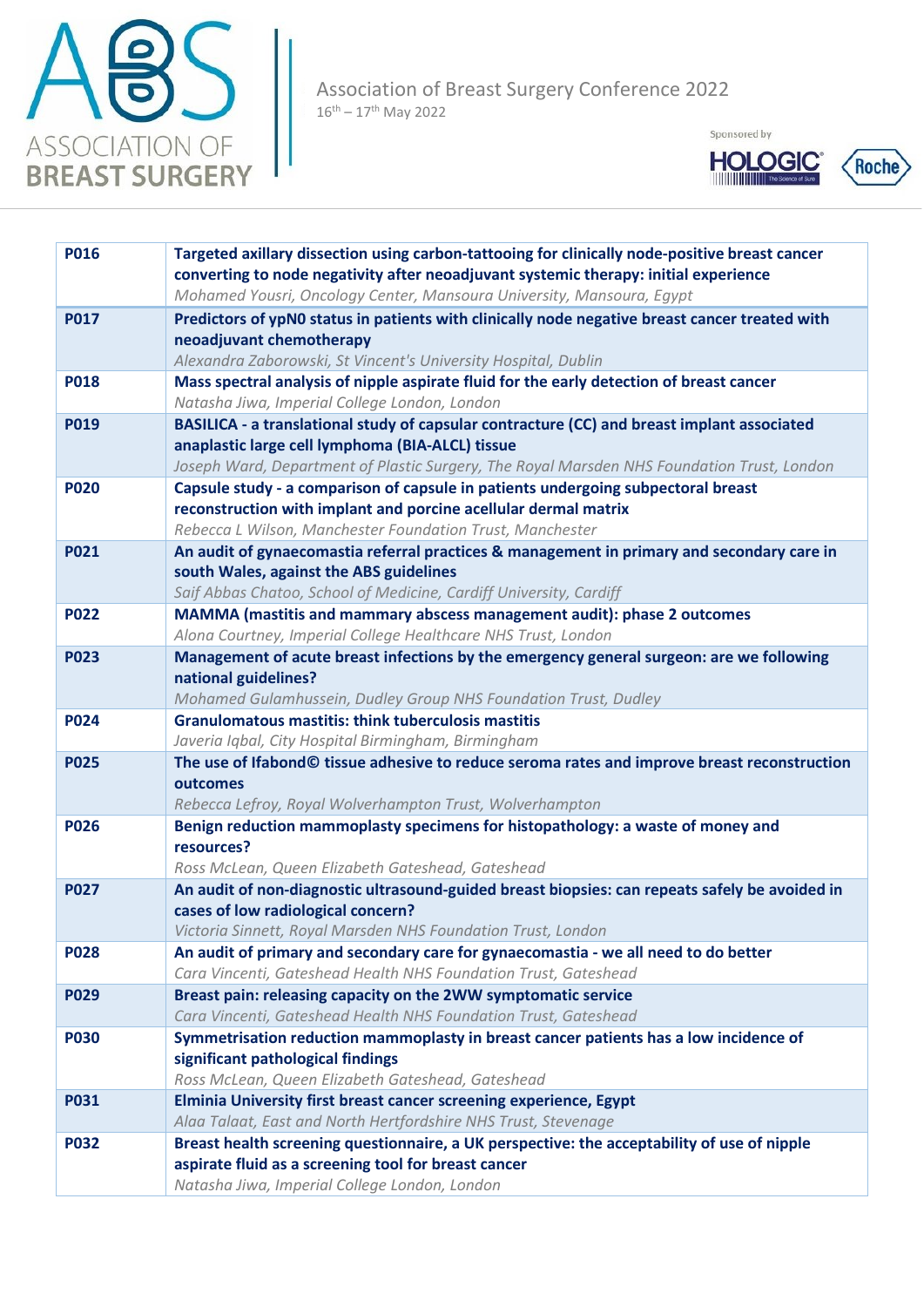



| <b>P033</b> | The need for a robust system to stop breast cancer surveillance mammograms for patients who                                                                   |
|-------------|---------------------------------------------------------------------------------------------------------------------------------------------------------------|
|             | are diagnosed with metastatic disease                                                                                                                         |
|             | Hannah Murray, Royal United Hospital, Bath                                                                                                                    |
| <b>P034</b> | Age variation of incidence of breast cancer in Bangladesh: Single breast center experience                                                                    |
|             | Ali Nafisa, BRB Hospitals, Dhaka, Bangladesh                                                                                                                  |
| <b>P035</b> | Blood on dipstick and cytology in nipple discharge - a useful test for malignancy?<br>Sven Wilhelm Odelberg, North West Anglia Foundation Trust, Peterborough |
| <b>P036</b> | Role of tranexamic acid in reducing post mastectomy bleeding                                                                                                  |
|             | Mohamed Abdalla, University Hospitals Dorset, Poole                                                                                                           |
| <b>P037</b> | Breast conserving surgery with wire localisation: Bangladesh experience                                                                                       |
|             | SK. Farid Ahmed, BRB Hospitals, Dhaka, Bangladesh                                                                                                             |
| <b>P038</b> | No benefit in loss rate with prepectoral versus subpectoral implant-based, mesh-assisted breast                                                               |
|             | reconstruction                                                                                                                                                |
|             | Matthew Barber, Edinburgh Breast Unit, Western General Hospital, Edinburgh                                                                                    |
| <b>P039</b> | Sentinel lymph node biopsy in patients with breast ductal carcinoma in situ in Queen Alexandra                                                                |
|             | <b>Hospital, Portsmouth</b>                                                                                                                                   |
|             | Theodora Chatzimichail, Portsmouth Hospitals University NHS Trust, Portsmouth                                                                                 |
| <b>P040</b> | Are drains necessary following mastectomy and axillary surgery? Feasibility work for the                                                                      |
|             | diamond study                                                                                                                                                 |
|             | Katherine Fairhurst, University of Bristol, Bristol                                                                                                           |
| P041        | The efficacy and safety of the routine use of tranexamic acid perioperatively in breast surgery                                                               |
| <b>P042</b> | Mina Girgis, West Suffolk Hospital, Bury St Edmunds<br>Intra operative ultrasound (IOUS) versus guidewire (GW) wide local excision (WLE) of breast            |
|             | cancer - one-year study in a district general hospital                                                                                                        |
|             | Ting Hin Richard Ip, Southend University Hospital, Southend-on-Sea                                                                                            |
| <b>P043</b> | Chest wall perforator flaps (LTAP and LICAP) for total breast reconstruction                                                                                  |
|             | Jen Isherwood, Nottingham Breast Institute, Nottingham City Hospital, Nottingham                                                                              |
| <b>P044</b> | Magnetic resonance imaging in the assessment of patients with breast cancer undergoing                                                                        |
|             | neoadjuvant chemotherapy: evaluation of the prognostic value of mid-chemotherapy and post-                                                                    |
|             | chemotherapy scans                                                                                                                                            |
|             | Gooj Johri, Nightingale Breast Centre, Wythenshawe Hospital, Manchester                                                                                       |
| <b>P045</b> | Referral patterns of male patients to a symptomatic breast clinic                                                                                             |
|             | Jack Thomas Kennedy, Southern Health and Social Care Trust, Newry                                                                                             |
| <b>P046</b> | Utility of surgical instruments in tertiary breast oncology centre                                                                                            |
|             | Jennifer Isherwood, Nottingham University Hospitals Trust, Nottingham                                                                                         |
| <b>P047</b> | The role of routine sentinel lymph node biopsy in elderly patients with breast cancer<br>Angus Lloyd, St. Vincent's University Hospital, Dublin               |
| <b>P048</b> | Magseed vs. wire localisation in breast conserving surgery: Is it living up to the hype?                                                                      |
|             | Natalie Hirst, Leeds Teaching Hospitals, Leeds                                                                                                                |
| P049        | Sentinel lymph node and occult lesion localisation 'SNOLL' for treatment of early breast cancer:                                                              |
|             | 10-year experience of a single centre                                                                                                                         |
|             | Bahar Mirshekar-Syahkal, Norfolk and Norwich University Hospitals, Norwich                                                                                    |
| <b>P050</b> | Evaluation of oncological outcomes of routine cavity shave with breast-conserving surgery                                                                     |
|             | Ali Yasen Y Mohamedahmed, Sandwell and West Birmingham NHS Trust, Birmingham                                                                                  |
| <b>P051</b> | Management of phyllodes tumor of the breast - a 10 years' experience                                                                                          |
|             | Sangara Narayanasamy, Brenda Muntean, University Hospitals of Derby and Burton, Derby                                                                         |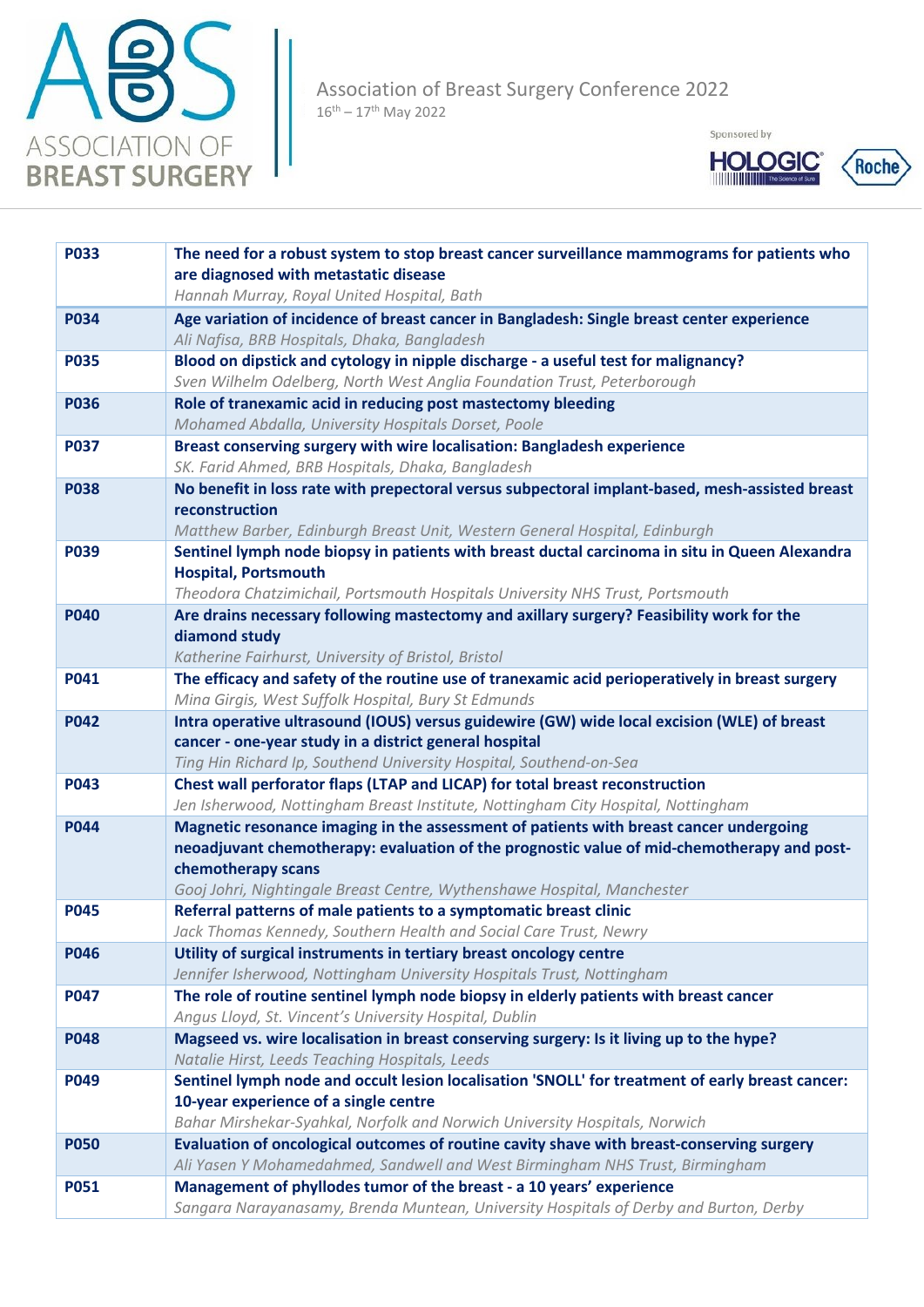





| <b>P052</b> | Does ultrasound accurately predict pathological complete response in breast cancer patients?                                                                      |
|-------------|-------------------------------------------------------------------------------------------------------------------------------------------------------------------|
|             |                                                                                                                                                                   |
|             | Nifasat Farooq, Shaukat Khanum Memorial Cancer Hospital and Research Centre, Peshawar,                                                                            |
|             | Pakistan and Research Centre, Lahore, Pakistan                                                                                                                    |
| <b>P053</b> | Is the grass always greener on the other side? - how do breast cancer patients feel about moving                                                                  |
|             | to a 'green hub'?                                                                                                                                                 |
|             | Alex Ribbits, Guy's and St Thomas' NHS Trust, London                                                                                                              |
| <b>P054</b> | Comparison of local recurrence after simple and skin-sparing mastectomy performed in patients                                                                     |
|             | with ductal carcinoma in situ                                                                                                                                     |
|             | Carlo Ross, The Nightingale Breast Cancer Centre, Manchester University NHS Foundation Trust,                                                                     |
|             | Manchester                                                                                                                                                        |
| <b>P055</b> | Reasons for choosing delayed rather than immediate contralateral prophylactic mastectomy                                                                          |
|             | (CPM) in patients with unilateral breast cancer                                                                                                                   |
|             | Chien Lin Soh, University of Cambridge, Cambridge                                                                                                                 |
| <b>P056</b> | Surgical outcomes for reconstruction after delayed contralateral prophylactic mastectomy                                                                          |
|             | (CPM)                                                                                                                                                             |
|             | Chien Lin Soh, University of Cambridge, Cambridge                                                                                                                 |
| <b>P057</b> | Awareness of breast cancer genetic risk and role of genetic testing among women in Egypt: an                                                                      |
|             | online survey                                                                                                                                                     |
|             | Amit Agrawal, Cambridge University Hospitals NHS Foundation Trust, Cambridge                                                                                      |
| <b>P058</b> | Altered breast cancer management due to Covid-19 during first lockdown and the follow up                                                                          |
|             | results                                                                                                                                                           |
|             | Manoj Srinivas Gowda, University Hospitals of North Midlands, Stoke-on-Trent                                                                                      |
| <b>P059</b> | Impact of chest wall perforator flap reconstruction on mastectomy in breast cancer                                                                                |
|             | Manoj Srinivas Gowda, University Hospitals of North Midlands, Stoke-on-Trent                                                                                      |
| <b>P060</b> | Surgical outcomes of chest wall perforator flap reconstruction in breast cancer                                                                                   |
|             | Manoj Srinivas Gowda, University Hospitals of North Midlands, Stoke-on-Trent                                                                                      |
| <b>P061</b> | Male breast cancer experience at Milton Keynes University Hospital over 9 years                                                                                   |
| <b>P062</b> | Taukir Tanvir, Milton Keynes University Hospital, Milton Keynes<br>Mammographic surveillance for contralateral breast cancer: a single centre retrospective study |
|             | Alice Turnock, Royal Surrey County Hospital NHS Foundation Trust, Guildford                                                                                       |
| <b>P063</b> | Breast cancer local recurrence rate after breast conservation surgery                                                                                             |
|             | Liyang Wang, Cambridge Breast Unit, Cambridge University Hospital, Cambridge                                                                                      |
| <b>P064</b> | Pre-pectoral immediate breast reconstruction following conservative mastectomy using                                                                              |
|             | acellular dermal matrix and semi-smooth implants: a prospective observational study of 72                                                                         |
|             | procedures                                                                                                                                                        |
|             | Neill Patani, London Breast Institute, London                                                                                                                     |
| <b>P065</b> | A nurse led telephone clinic is a safe and effective service for assessment of patients with breast                                                               |
|             | pain                                                                                                                                                              |
|             | Nicola Day, Royal Alexandra Hospital, Paisley                                                                                                                     |
| <b>P066</b> | Patients with breast pain can be safely managed out with the one stop clinic                                                                                      |
|             | Rachel Meney, Royal Alexandra Hospital, Paisley                                                                                                                   |
| <b>P067</b> | Role of Oncotype DX test in invasive lobular carcinoma for adjuvant chemotherapy                                                                                  |
|             | Raouef Ahmed Bichoo, Hull University Teaching Hospital NHS Trust, Hull                                                                                            |
| <b>P068</b> | Can breast care nurses improve discussions had about fertility preservation?                                                                                      |
|             | Lisa Boyle, Thirlestaine Breast Centre, Cheltenham                                                                                                                |
|             |                                                                                                                                                                   |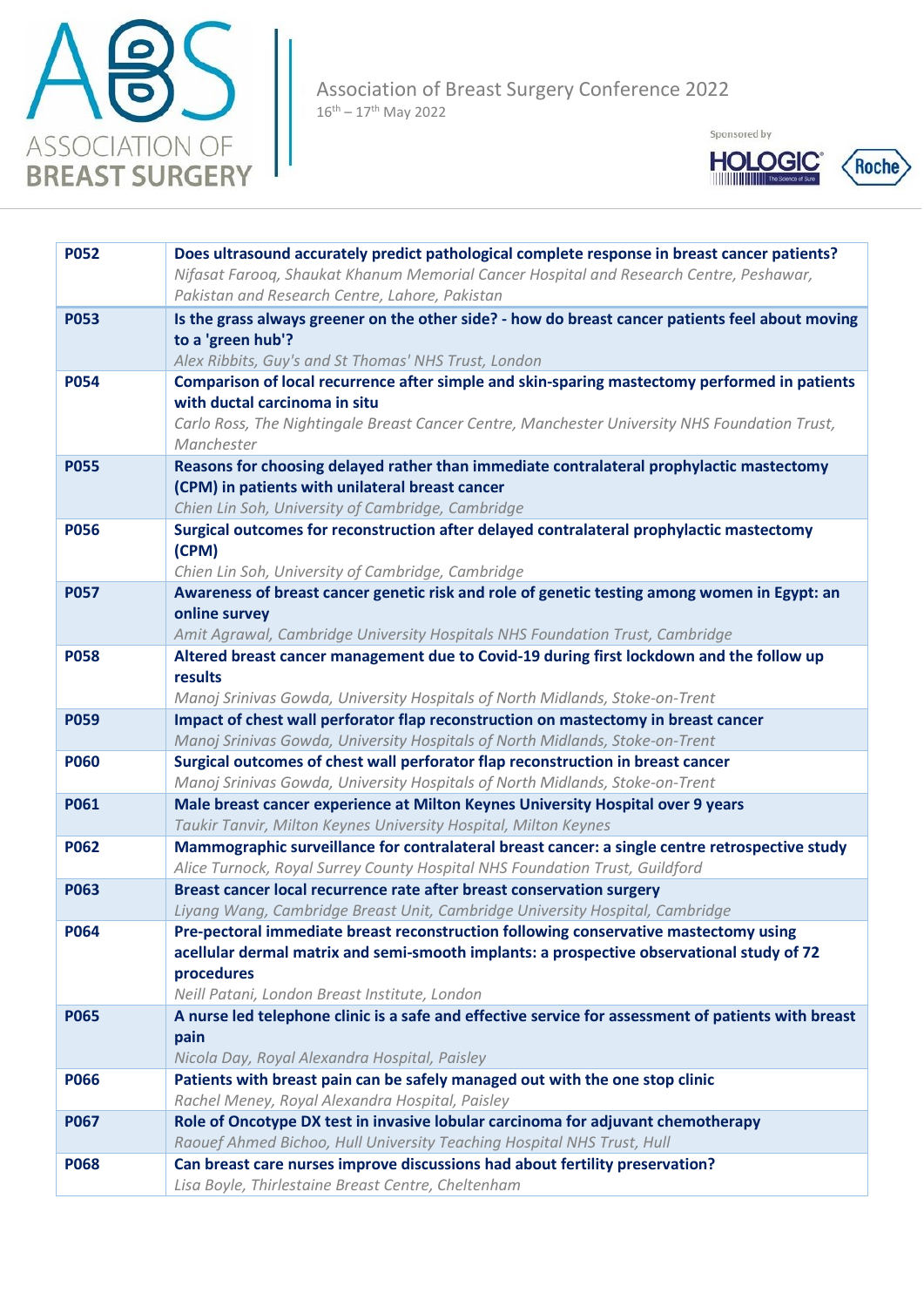



| <b>P069</b> | Management of breast incidentalomas: a closed loop audit experience at royal surrey<br>foundation trust                                                   |
|-------------|-----------------------------------------------------------------------------------------------------------------------------------------------------------|
|             | Abigail Burrows, Royal Surrey County Hospital, Guildford                                                                                                  |
| <b>P070</b> | Review of rapid access clinic referrals in breast care centre during the Covid-19 pandemic                                                                |
|             | Nicola Cook, Great Western Hospital, Swindon                                                                                                              |
| <b>P071</b> | Artificial intelligence improves efficiency in the one stop symptomatic breast clinic                                                                     |
|             | Jeyanthi Sunthareswaran, Leeds Teaching Hospitals NHS Trust, Leeds                                                                                        |
| <b>P072</b> | Outcomes and positive predictive values of symptoms following repeat attendance to                                                                        |
|             | symptomatic breast clinic                                                                                                                                 |
|             | Thomas Hubbard, Royal Devon and Exeter Hospital, Exeter                                                                                                   |
| <b>P073</b> | In the management of nipple discharge should we advise microdochectomy or total duct                                                                      |
|             | excision?                                                                                                                                                 |
| <b>P074</b> | Robert Bailey, Northampton General Hospital, Northampton<br>Introduction of under 40s clinic to reduce pressured of the 2 week wait targets in a district |
|             | general hospital                                                                                                                                          |
|             | Samreen Khushabkht, George Eliot Hospital, Nuneaton                                                                                                       |
| <b>P075</b> | Two weeks wait breast clinics - should men and women be treated in the same way?                                                                          |
|             | Alison Luther, University Hospital Southampton, Southampton                                                                                               |
| <b>P076</b> | A multivariable triage model to support direct access of symptomatic breast patients to                                                                   |
|             | specialist breast units?                                                                                                                                  |
|             | Peter May-Miller, University Hospitals Plymouth, Plymouth                                                                                                 |
| <b>P077</b> | Timing along our diagnostic pathway during the covid-19 pandemic                                                                                          |
|             | Lily Morris, University of Nottingham, Nottingham                                                                                                         |
| <b>P078</b> | Utility of tomosynthesis in triple assessment of breast patients<br>Pooja Padmanabhan, Royal Surrey County Hospital NHS Foundation Trust, Guildford       |
| <b>P079</b> | Direct access mammography pathway for breast pain                                                                                                         |
|             | Farrokh Pakzad, Royal Surrey County Hospital NHS Foundation Trust, Guildford                                                                              |
| <b>P080</b> | Patient-reported outcomes for immediate breast reconstruction with mastectomy among breast                                                                |
|             | cancer patients in Pakistan                                                                                                                               |
|             | Ahsan Rao, Broomfield Hospital, Chelmsford                                                                                                                |
| <b>P081</b> | The effect of virtual consultant-led consultation of breast patient with new symptoms on service                                                          |
|             | delivery during covid pandemic                                                                                                                            |
| <b>P082</b> | Ahsan Rao, Broomfield Hospital, Chelmsford<br>The impact of breast care nurse triage of referrals to one-stop clinic on detection of breast               |
|             | cancer                                                                                                                                                    |
|             | Ahsan Rao, Broomfield Hospital, Chelmsford                                                                                                                |
| <b>P083</b> | The role of virtual clinics in the assessment of non-urgent breast referrals: a useful tool in a post                                                     |
|             | pandemic era?                                                                                                                                             |
|             | Michael Rees, Aneurin Bevan University Health Board, Caerleon                                                                                             |
| <b>P084</b> | MRI features of synchronous masses in known breast cancer patients in predicting benign versus                                                            |
|             | malignant lesions - a case based review at a tertiary care cancer hospital                                                                                |
|             | Muhammad Asad Parvaiz. Shaukat Khanum Memorial Cancer Hospital and Research Centre,                                                                       |
| <b>P085</b> | Lahore, Pakistan<br>Outcomes of incidental breast lesions detected in CTS and PET-CTS referred to Warwick Breast                                          |
|             | <b>Unit</b>                                                                                                                                               |
|             | Tin Sein, Warwick Hospital, Warwick                                                                                                                       |
|             |                                                                                                                                                           |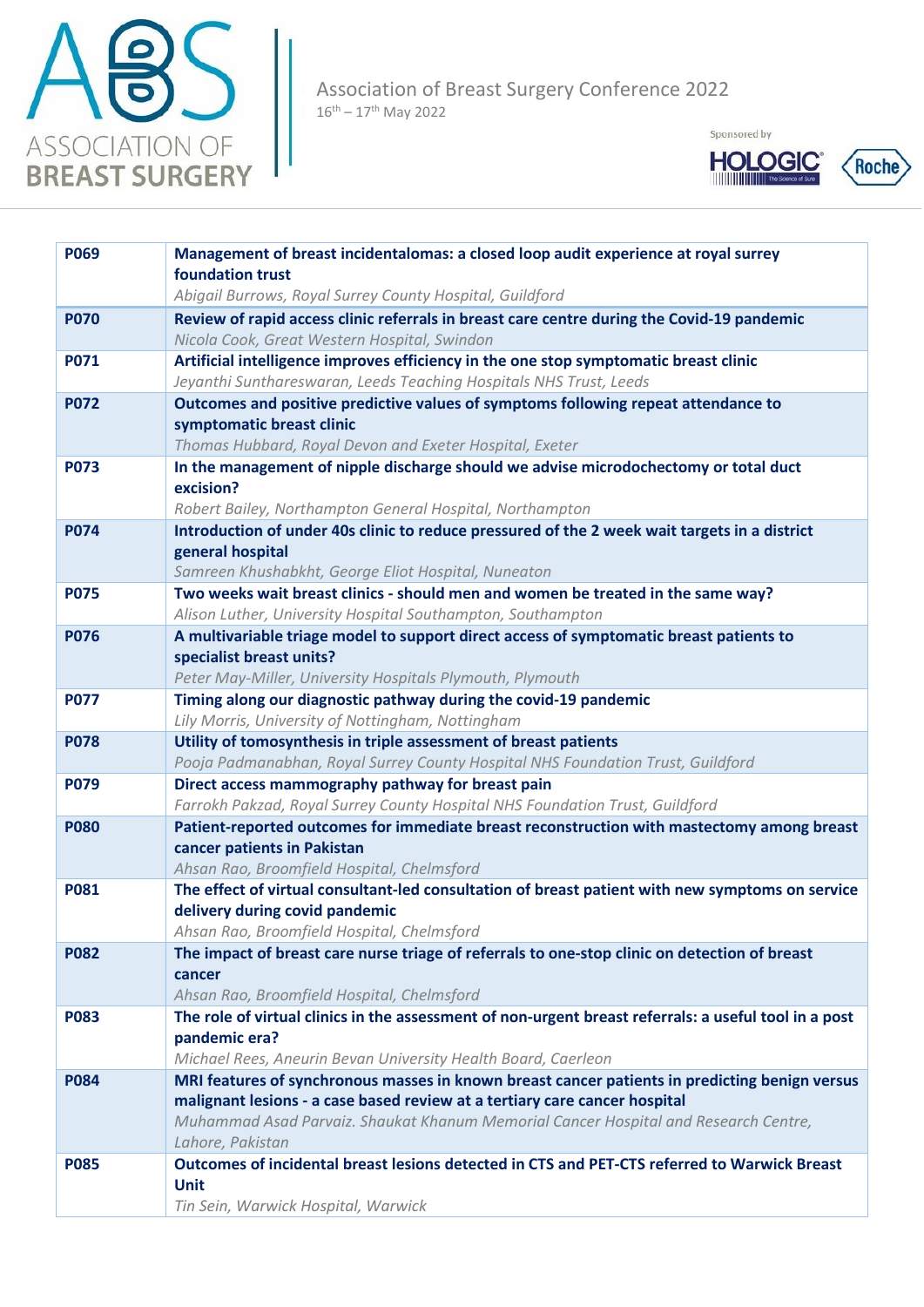



| <b>P086</b> | Axillary recurrence following negative sentinel lymph node biopsy for symptomatic invasive                                                            |
|-------------|-------------------------------------------------------------------------------------------------------------------------------------------------------|
|             | breast cancer: a ten-year review                                                                                                                      |
|             | Hudhaifah Shaker, North Manchester General Hospital, Manchester, United Kingdom and,                                                                  |
|             | Manchester University NHS Foundation Trust, Manchester                                                                                                |
| <b>P087</b> | Advances in DIEP flap breast reconstruction: redefining the gold standard                                                                             |
|             | Kirsty Smith, The Mid Yorkshire Trust, Wakefield                                                                                                      |
| <b>P088</b> | Intraoperative ultrasound localisation by breast surgeon experienced in ultrasound reduces                                                            |
|             | workload of breast radiologist                                                                                                                        |
|             | Olivia Smith, North Bristol Trust, Bristol                                                                                                            |
| <b>P089</b> | Under 40s one stop clinic run by breast surgeons who can do ultrasound helps manage capacity                                                          |
|             | and reduces waiting time. A possible model for training of future breast surgeons                                                                     |
|             | Olivia Smith, North Bristol Trust, Bristol                                                                                                            |
| <b>P090</b> | An audit of genetic referral outcomes at the time of diagnosis of breast cancer                                                                       |
|             | Rebecca Swan, NHS Tayside, Dundee                                                                                                                     |
| P091        | Reducing imaging of the symptomatic male breast - audit of compliance with national guidelines                                                        |
|             | Sunita Saha, Colchester Hospital, Colchester                                                                                                          |
| <b>P092</b> | Delivering private breast cancer diagnostics in the post-Paterson era                                                                                 |
|             | Gordon Wishart, Anglia Ruskin School of Medicine, Cambridge                                                                                           |
| <b>P093</b> | Telephone assessment of new breast clinic referrals: reviewing its clinical effectiveness                                                             |
|             | Andrea Cavendish, East Lancashire Hospitals NHS Trust, Lancashire                                                                                     |
| <b>P094</b> | Concordance of margin status between surgeons' interpretation of Faxitron imaging with formal                                                         |
|             | departmental x-ray and pathological reporting                                                                                                         |
| <b>P095</b> | Laura Arthur, NHS Greater Glasgow and Clyde, Glasgow<br>Outcomes of Magseed localised wide local excision for impalpable breast lesions: the Stobhill |
|             | experience                                                                                                                                            |
|             | Rachael Boardley, New Stobhill Hospital, Glasgow                                                                                                      |
| <b>P096</b> | Does the use of an intraoperative device to assess margins reduce need for re-excision after                                                          |
|             | breast conserving surgery: multicentre randomised controlled trial                                                                                    |
|             | Nigel Bundred, University of Manchester, Manchester                                                                                                   |
| P097        | Preliminary findings of confocal laser endomicroscopy and Raman spectroscopy in human breast                                                          |
|             | tissue characterisation                                                                                                                               |
|             | Ahmed Ezzat, Imperial College London, London                                                                                                          |
| <b>P098</b> | Methodological optimisation of intraoperative margin assessment using confocal microscopy                                                             |
|             | Nicholas Holford, Imperial College Healthcare NHS Trust, London                                                                                       |
| P099        | National margins audit 2 - study protocol                                                                                                             |
|             | Alicia Skervin, St George's University Hospitals NHS Foundation Trust, London                                                                         |
| P100        | Tranexamic acid use in breast surgery: a systematic review                                                                                            |
|             | Alicia Skervin, St George's University Hospitals NHS Foundation Trust, London                                                                         |
| P101        | Local recurrence after breast conservation (LRAB) - study protocol                                                                                    |
|             | Alicia Skervin, St George's University Hospitals NHS Foundation Trust, London                                                                         |
| P102        | Influence of MRI use on surgical outcomes in lobular breast cancer                                                                                    |
|             | Phillipa Wadsworth, St Helens and Knowsley NHS Trust, Prescott                                                                                        |
| P103        | Implementation of recommendations and outcome of patients undergoing neoadjuvant                                                                      |
|             | chemotherapy                                                                                                                                          |
|             | Uzma Andaleeb, Medway Maritime NHS Foundation Trust, Gillingham                                                                                       |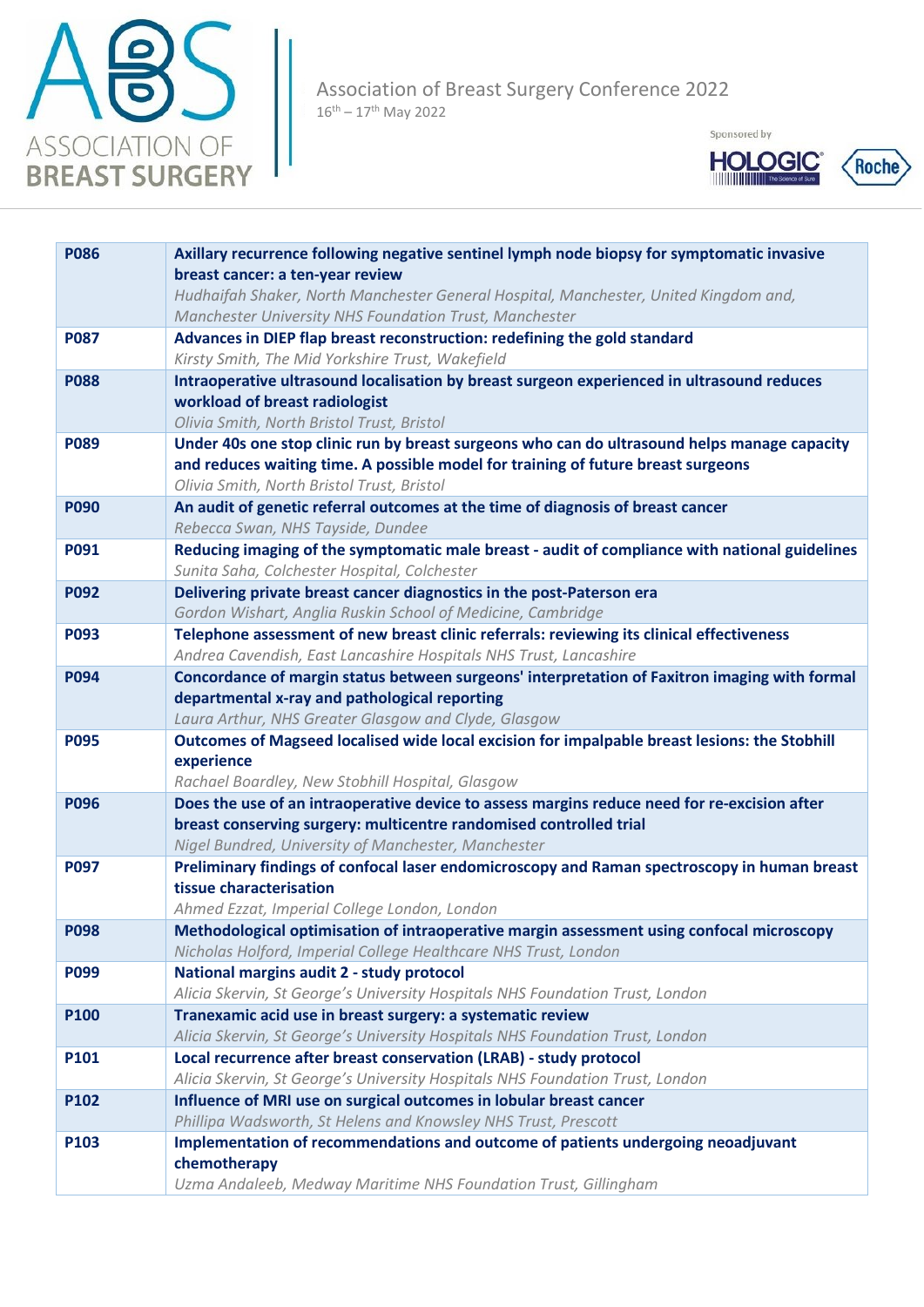



| P104        | Vacuum assisted excision of breast malignancy offers a less invasive therapeutic option in                                        |
|-------------|-----------------------------------------------------------------------------------------------------------------------------------|
|             | selected cases<br>Andrew Atayi, Liverpool University Hospital NHS Foundation Trust, Liverpool                                     |
| <b>P105</b> | Does travel burden influence the use of radiotherapy after surgery for early invasive breast                                      |
|             | cancer in England?                                                                                                                |
|             | Mel Gannon, London School of Hygiene & Tropical Medicine, London                                                                  |
| P106        | Can we de-escalate surgical treatment for DCIS?                                                                                   |
|             | Aisling Eves, Royal Victoria Infirmary, London                                                                                    |
| P107        | Molecular biomarker expression within window of opportunity studies for oestrogen receptor-                                       |
|             | positive breast cancer                                                                                                            |
|             | James Francis, University of Nottingham, Nottingham                                                                               |
| P108        | Change in the use of fractionation in radiotherapy used for early breast cancer at the start of the                               |
|             | Covid-19 pandemic: a population-based cohort study of older women in England and Wales                                            |
|             | Melissa Gannon, The Royal College of Surgeons of England, London                                                                  |
| <b>P110</b> | Role of Oncotype-DX testing in older versus younger women with hormone receptor positive &                                        |
|             | HER-2 negative early stage breast cancer                                                                                          |
|             | Darren D'Souza, Hywel Dda Health Board, Carmarthen                                                                                |
| P111        | A retrospective analysis of a single-centre experience with administration of neoadjuvant                                         |
|             | chemotherapy prior to surgical removal of breast tumour                                                                           |
|             | Dharsshini Reveendran, Leeds General Infirmary, Leeds                                                                             |
| P112        | Auditing a nipple areola micropigmentation clinic                                                                                 |
|             | Victoria Harmer, Imperial College Healthcare NHS Trust, London                                                                    |
| P113        | Content specification for a patient decision aid for BRCA mutation carriers                                                       |
|             | Niamh Byrne, St James's Hospital, Dublin                                                                                          |
|             |                                                                                                                                   |
| P114        | The development of a nurse-led secondary breast clinic to ensure holistic needs are identified                                    |
|             | and met                                                                                                                           |
|             | Rachel Pastore, Manchester Foundation Trust, Manchester                                                                           |
| <b>P115</b> | Intraoperative sentinel lymph node analysis after neoadjuvant chemotherapy in breast cancer                                       |
|             | patient - a 5 year single centre cohort study<br>Louisa Alder, Portsmouth Hospitals University NHS Trust, Portsmouth              |
| P116        | Risk-reducing mastectomy and reconstruction - a ten-year review of methodological trends and                                      |
|             | outcomes                                                                                                                          |
|             | Aiman Aslam, Cambridge University School of Clinical Medicine, Cambridge                                                          |
| P117        | 10 years of changing trends in reconstructive choices in patients presenting to the Guildford                                     |
|             | gene carrier clinic                                                                                                               |
|             | Shramana Banerjee, Royal Surrey County Hospital, Guildford                                                                        |
| P118        | Adjunct and drain free closure of the deep inferior epigastric perforator flap donor site in breast                               |
|             | reconstruction: a literature review and single surgeon experience                                                                 |
|             | Christie Brennan, Hull University Hospital Trust, Hull                                                                            |
| P119        | Immediate pre-pectoral breast reconstruction using acellular dermal matrix - results from a                                       |
|             | single centre from United Kingdom                                                                                                 |
|             | Pavneet Kohli, Glenfield General Hospital, Leicester                                                                              |
| <b>P120</b> | Objective comparison of recovery after deep inferior epigastric perforators (DIEP) breast                                         |
|             | reconstruction versus mastectomy-only, using wearable activity monitors<br>Nur Amalina Che Bakri, Imperial College London, London |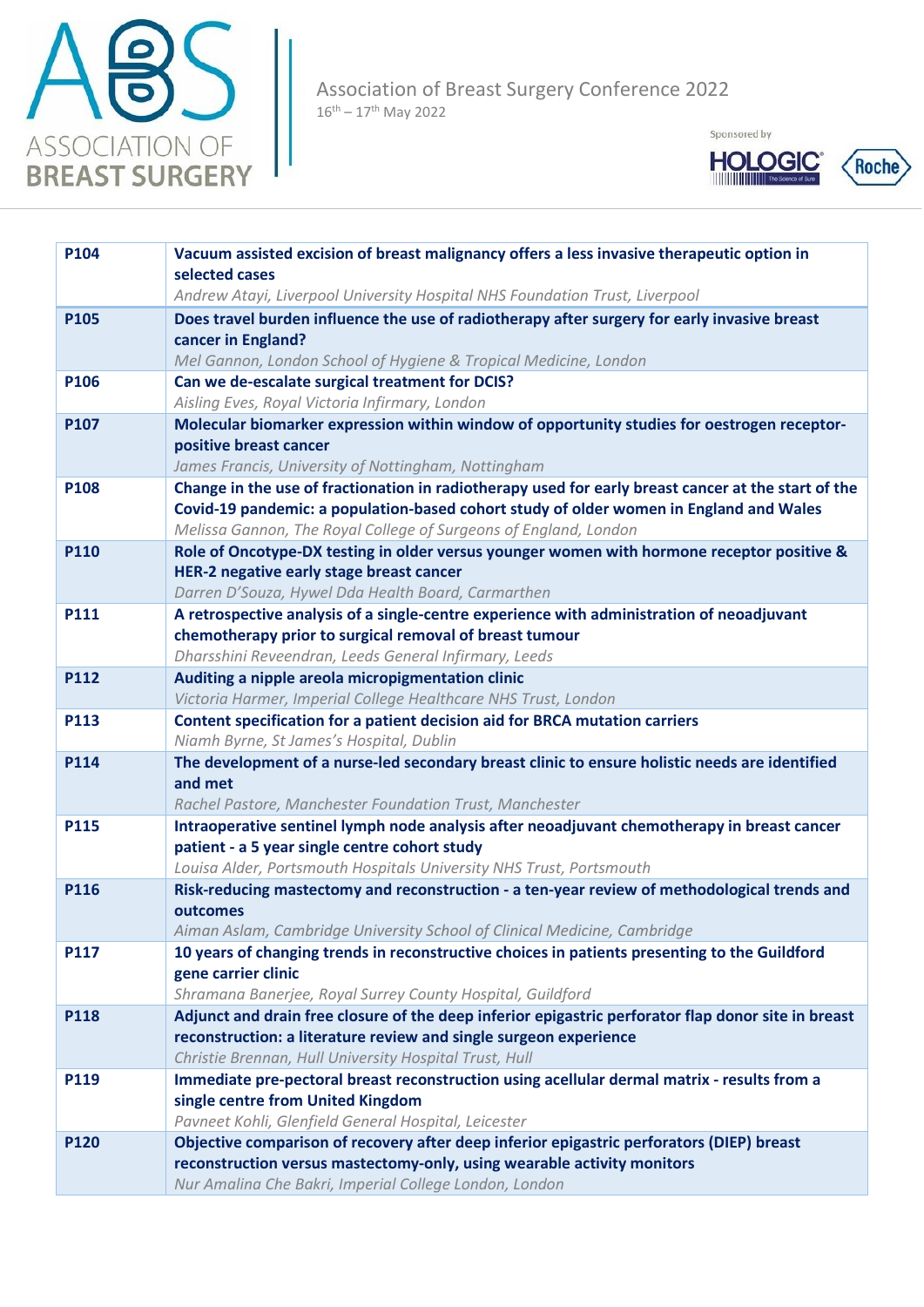



| P121        | Feasibility of breast lesion localisation using Sirius Pintuition; a new magnetic seed localisation                                         |
|-------------|---------------------------------------------------------------------------------------------------------------------------------------------|
|             | system - report of the first dozen cases in the UK                                                                                          |
|             | Rachel Foster, St Helens and Knowsley Trust, Prescot                                                                                        |
| P122        | Financial impact of post-mastectomy radiotherapy after immediate autologous breast<br>reconstruction                                        |
|             | David Hakim, Imperial College Healthcare Trust, London                                                                                      |
| P123        | Attitudes to oncoplastic breast surgery and axillary treatment amongst breast healthcare                                                    |
|             | professionals                                                                                                                               |
|             | Adam Heetun, Queen Alexandra Hospital, Portsmouth                                                                                           |
| P124        | Nipple sparing mastectomy without reconstruction+/- lipomodelling in small breasted women                                                   |
|             | Natalie Johnson, The Royal Marsden Hospital, London                                                                                         |
| P125        | Pushing the boundaries of pedicled chest wall perforator flaps and patient reported outcomes                                                |
|             | Ishita Laroiya, City Hospital Birmingham, Birmingham                                                                                        |
| P126        | Post-mastectomy immediate breast reconstruction in older women - a systematic review                                                        |
|             | Rachel Xue Ning Lee, Nottingham University Hospitals NHS Trust, United Kingdom                                                              |
| P127        | Outcome reporting in therapeutic mammaplasty: a systematic review                                                                           |
|             | Alice Lee, Imperial College London, London                                                                                                  |
| <b>P128</b> | Should we follow the guidance of association of breast surgery on gynaecomastia?                                                            |
|             | Rebecca Lefroy, Royal Wolverhampton Hospital Trust, Wolverhampton                                                                           |
| P129        | Surgical and oncological outcomes of oncoplastic level 2 procedures versus immediate direct to                                              |
|             | implant reconstruction with ADM                                                                                                             |
|             | John Mathew, North West Anglia NHS Foundation Trust, Peterborough                                                                           |
| P130        | Long-term oncological outcomes in immediate reconstruction following mastectomy for breast                                                  |
|             | cancer                                                                                                                                      |
|             | Eman Dafalla, NHS Tayside, Dundee                                                                                                           |
| P131        | Modified LICAP turn-over flap- a simple reconstructive technique for large breast lumpectomy<br>defects in resource constrained environment |
|             | Ashutosh Mishra, All India Institute of Medical Sciences, New Delhi, India                                                                  |
| P132        | Oncoplastic breast-conserving surgery versus conventional breast-conserving surgery for breast                                              |
|             | cancer: a systematic review and meta-analysis of 31 studies                                                                                 |
|             | Ali Yasen Y Mohamedahmed, Sandwell and West Birmingham NHS Trust, Birmingham                                                                |
| P133        | "All change!": ten years that change the face of oncoplastic breast surgery                                                                 |
|             | Ahmed Morad, Manchester University NHS Trust, Manchester                                                                                    |
| P134        | Comparing the outcomes of volume replacement oncoplastic breast surgery with standard                                                       |
|             | breast-conserving surgery for breast cancer                                                                                                 |
|             | Akriti Nanda, Croydon University Hospital, Croydon, United Kingdom and Nuffield Department of                                               |
|             | Surgical Sciences, University of Oxford, Oxford, United Kingdom                                                                             |
| P135        | 3 months analysis of the PROM-Q study: comparison of patient reported outcome measures                                                      |
|             | using the breast-q questionnaire in pre-versus sub-pectoral implant based immediate breast                                                  |
|             | reconstruction                                                                                                                              |
|             | Ritika Rampal, Leeds Teaching Hospitals NHS Trust, Leeds                                                                                    |
| P136        | Assessment of the use of oncoplastic breast conserving techniques to treat patients usually                                                 |
|             | deemed for mastectomy<br>Adeline Rankin, Ipswich Hospital, Ipswich                                                                          |
| P137        | Single unit experience with oncoplastic breast reconstruction using local perforator flaps                                                  |
|             | Adeline Rankin, Ipswich Hospital, Ipswich                                                                                                   |
|             |                                                                                                                                             |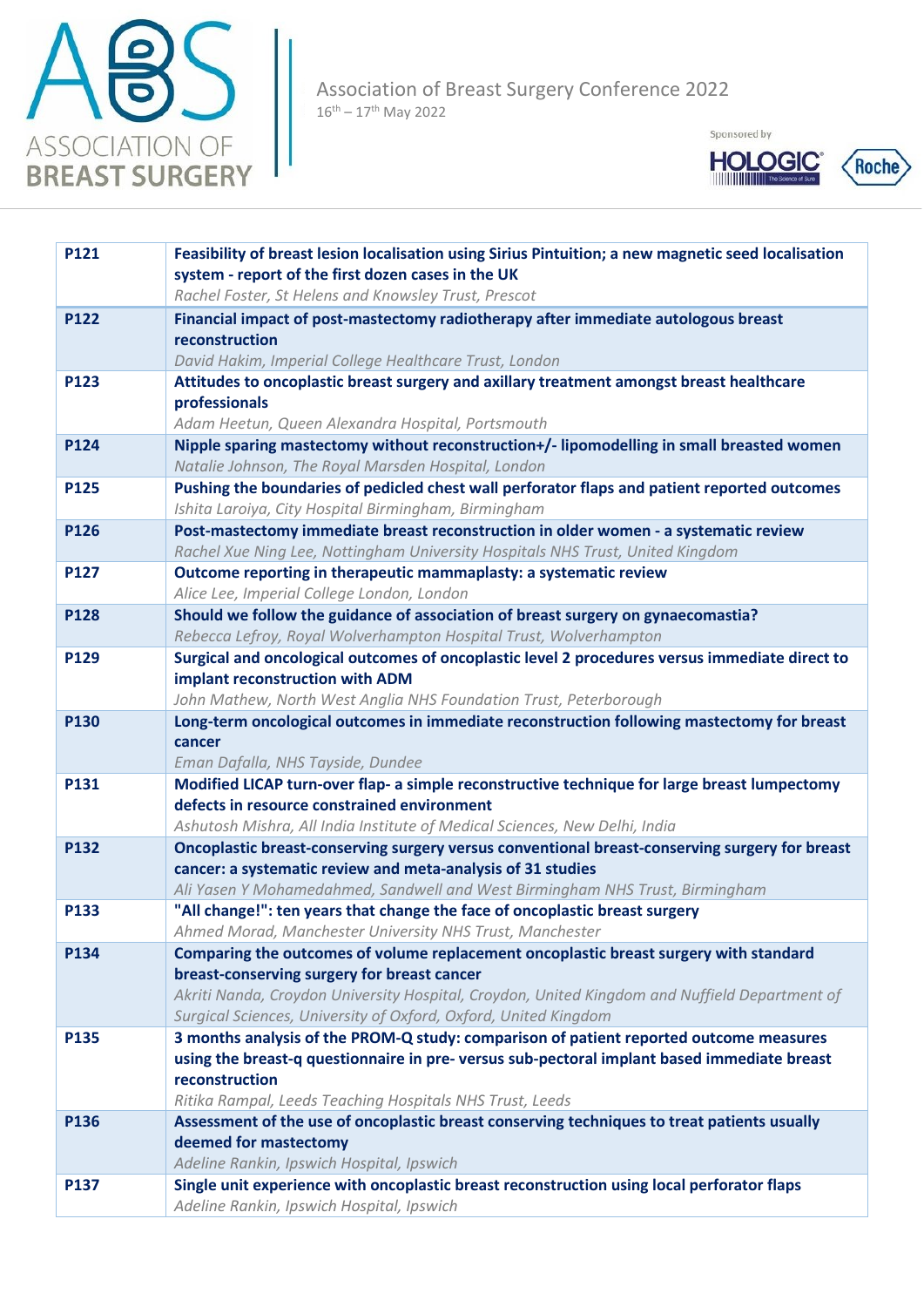



| P138 | The use of preoperative NPI in predicting the need for oncotype test, a potential way to improve<br>patient treatment pathways                                                      |
|------|-------------------------------------------------------------------------------------------------------------------------------------------------------------------------------------|
|      | Galia Jadkarim, Ipswich Hospital, Ipswich                                                                                                                                           |
| P139 | The use of artificial intelligence to triage new symptomatic patients to one-stop clinic -                                                                                          |
|      | preliminary data                                                                                                                                                                    |
|      | Ahsan Rao, Broomfield Hospital, Broomfield                                                                                                                                          |
| P140 | Immediate implant-based breast reconstruction using TiLOOP bra pocket - a single tertiary<br>centre experience                                                                      |
|      | Claire Rutherford, Barts Health NHS Trust, London                                                                                                                                   |
| P141 | Study of multiparametric MRI morphology in breast carcinoma and its correlation with TNBC                                                                                           |
|      | Diptendra Kumar Sarkar, The Institute of Post-Graduate Medical Education and Research, Kolkata,<br>India                                                                            |
| P142 | <b>Impact of Covid-19 on breast stage at diagnosis</b>                                                                                                                              |
|      | Oliva Smith, North Bristol Trust, Bristol                                                                                                                                           |
| P143 | Prepectoral implant reconstruction + ADM as a method for revision surgery                                                                                                           |
|      | Ewa Sobczak, Nightingale Centre & Genesis Prevention Centre, Wythenshawe Hospital,                                                                                                  |
|      | Manchester University NHS Trust, Wythenshawe                                                                                                                                        |
| P144 | Pushing the boundaries of breast conservation: a prospective 6-year case series of chest wall                                                                                       |
|      | perforator flaps                                                                                                                                                                    |
| P145 | Thomas Walton, Royal Devon and Exeter NHS Foundation Trust, Exeter                                                                                                                  |
|      | Surgical outcomes of ambulatory chest wall perforator flaps breast reconstruction<br>Shaista Zafar, City Hospital Birmingham, Birmingham                                            |
| P146 | The breast pain conundrum                                                                                                                                                           |
|      | Raouef Bichoo, Hull University Teaching Hospitals NHS Trust, Hull                                                                                                                   |
| P147 | Interim MRI in HER2-positive breast cancer patients receiving neoadjuvant chemotherapy                                                                                              |
|      | Sunna Asghar, Royal Alexandra Hospital, Paisley                                                                                                                                     |
| P148 | Video consulting during the Covid-19 pandemic- improving or worsening access to care?                                                                                               |
|      | Simran Dhugga, University of Nottingham, Nottingham                                                                                                                                 |
| P149 | Clinicopathological characteristics of breast cancer patients from northern Tanzania: common                                                                                        |
|      | aspects of late stage presentation and triple negative breast cancer                                                                                                                |
| P150 | Marianne Gnanamuttupulle, Kilimanjaro Christian Medical Centre, Moshi, Tanzania<br>Formalised mentorship within oncoplastic breast surgery training - is it indicated? A systematic |
|      | <b>review</b>                                                                                                                                                                       |
|      | Alison Hunter-Smith, St Helens and Knowsley Teaching Hospitals NHS Trust, Prescott                                                                                                  |
| P151 | Introduction of post mastectomy softies in diverse skin tones                                                                                                                       |
|      | Natalie Johnson, The Royal Marsden Hospital, London                                                                                                                                 |
| P152 | Telephone breast pain clinic at Derriford Hospital; an evaluation of a new pathway                                                                                                  |
|      | Chrystal Jumbo, University Hospitals Plymouth NHS Trust, Plymouth                                                                                                                   |
| P153 | Correlation of ER, PR, nodal status & NPI with oncotype recurrence score in older women with                                                                                        |
|      | breast cancer. Was there any impact on offer of chemotherapy?                                                                                                                       |
|      | Alia Hameed Kayani, University Hospital Birmingham, Birmingham                                                                                                                      |
| P154 | Factors influencing adherence to chemotherapy amongst breast cancer patients at a tertiary<br>hospital: healthcare workers' perspectives                                            |
|      | Brigitta Kepkey, Department of Psychology, Stellenbosch University, Stellenbosch, South Africa                                                                                      |
| P155 | Gut microbiome environment and its relevance in breast cancer therapy                                                                                                               |
|      | Beatrix Elsberger, Aberdeen Royal Infirmary, Aberdeen                                                                                                                               |
|      |                                                                                                                                                                                     |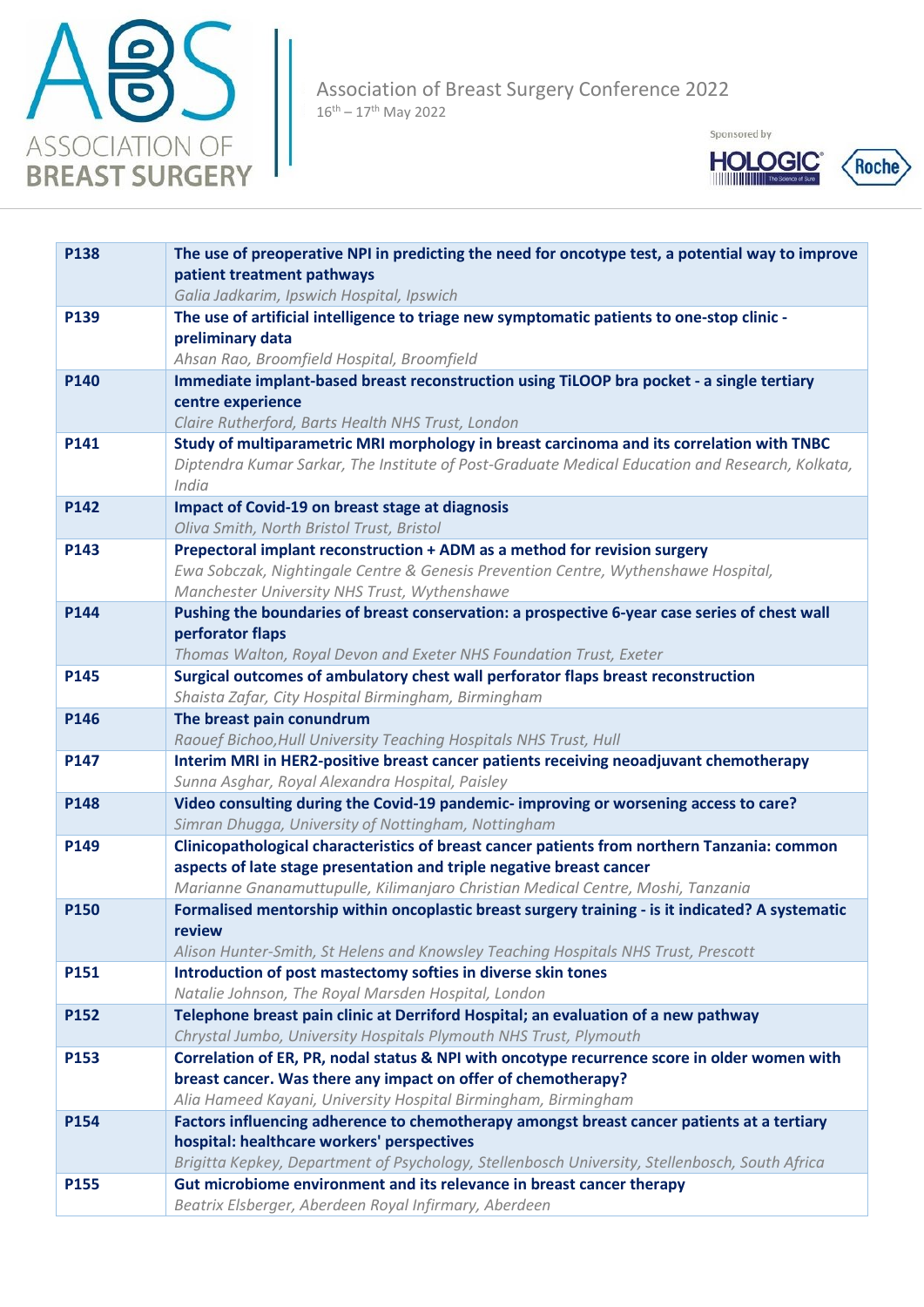





| Management of breast cancer patients during the first coronavirus pandemic: lessons learned                                                                       |
|-------------------------------------------------------------------------------------------------------------------------------------------------------------------|
| Bhagat Manku, University Hospital Coventry & Warwickshire, Coventry<br>Multi-centre review of the management of patients undergoing surgery for phyllodes tumours |
|                                                                                                                                                                   |
| Loss of breast reconstruction services during the Covid-19 pandemic: negative impact on patient                                                                   |
|                                                                                                                                                                   |
|                                                                                                                                                                   |
| The new breast training curriculum; can it be successfully delivered?                                                                                             |
|                                                                                                                                                                   |
| The association between guideline adherence, age and overall survival among women with non-                                                                       |
|                                                                                                                                                                   |
| Katie Miller, Clinical Effectiveness Unit, Royal College of Surgeons of England, London                                                                           |
| Oncotype results compared to standard pathological markers: a five year audit 2015 -2020 NHS                                                                      |
|                                                                                                                                                                   |
|                                                                                                                                                                   |
| Do HER2 positive breast cancer patients with higher FER2-fish ratio and/or higher ERB2-gene                                                                       |
|                                                                                                                                                                   |
|                                                                                                                                                                   |
| How rare is rare? Four "rare" cancers present to a district general hospital over a 6-month                                                                       |
|                                                                                                                                                                   |
| Developing the mobile app 'ABCs of breast health' - using digital innovation to improve breast                                                                    |
|                                                                                                                                                                   |
| Sai Pillarisetti, British International Doctors Association (BIDA), Stockport                                                                                     |
| Trainee engagement with the new higher surgical training curriculum                                                                                               |
|                                                                                                                                                                   |
| Does diabetes mellitus and insulin resistance lead to lactation failure?                                                                                          |
| Agnimita Sarkar, Institute of Child Health, Kolkata, India and Disha for Cancer, Kolkata, India                                                                   |
| Safety and cosmetic outcome following extreme oncoplasty: a prospective observational study                                                                       |
| Diptendra Kumar Sarkar, The Institute of Post-Graduate Medical Education and Research, Kolkata,                                                                   |
|                                                                                                                                                                   |
| Multiwavelength laser induced fluorescence spectroscopy for breast cancer diagnostics                                                                             |
| Dhurka Shanthakumar, Imperial College London, London                                                                                                              |
| Patient experience of a breast cancer stratified follow up programme at a district general                                                                        |
|                                                                                                                                                                   |
|                                                                                                                                                                   |
| Analysis of detection of breast cancer recurrences during intensive follow-up after treatment of                                                                  |
|                                                                                                                                                                   |
| Looking back at long term outcomes following neo-adjuvant chemotherapy: is it about time to                                                                       |
|                                                                                                                                                                   |
| Goonj Johri, Wythenshawe Hospital, Wythenshawe, and Nightingale Breast Centre, Manchester                                                                         |
|                                                                                                                                                                   |
|                                                                                                                                                                   |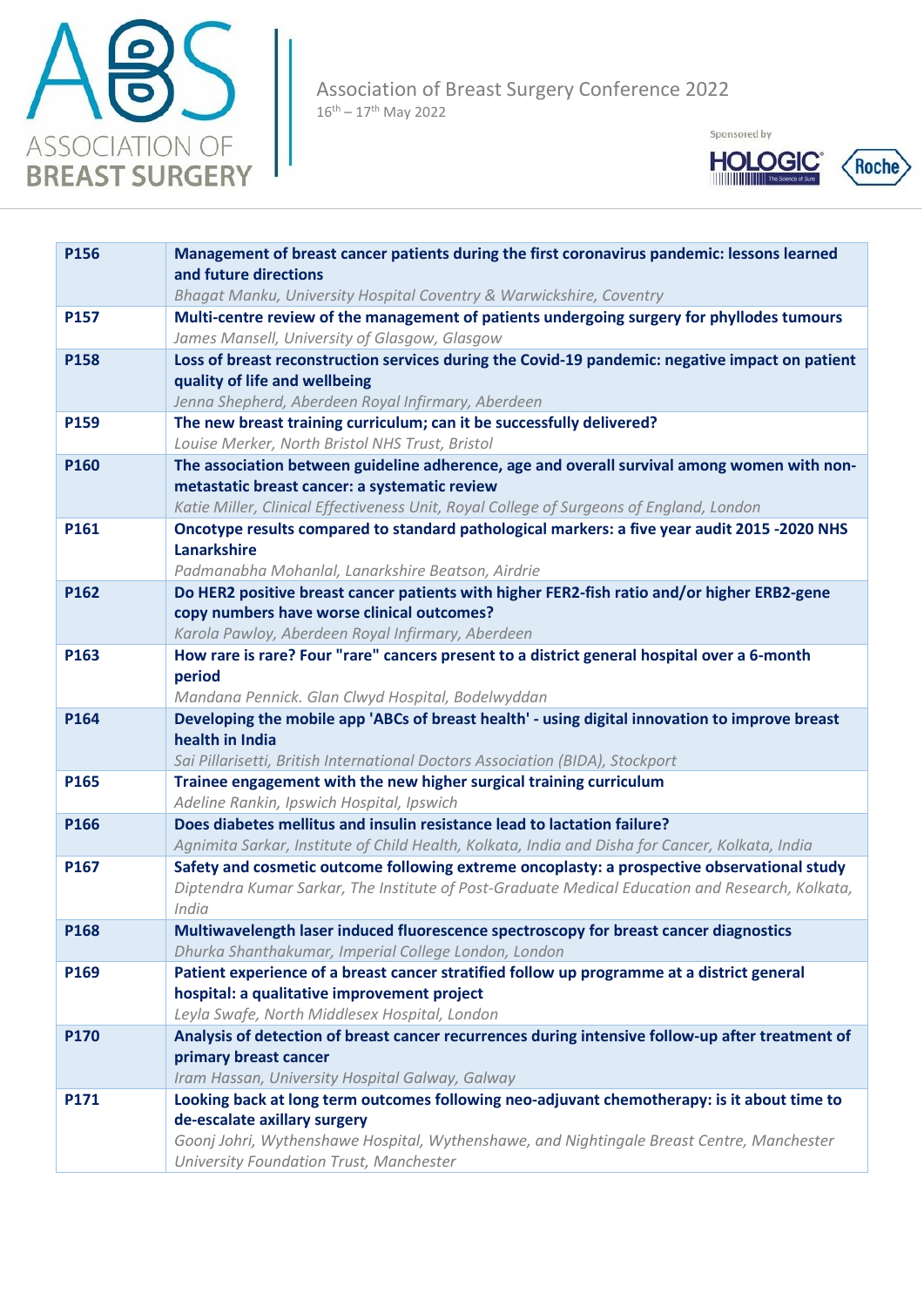





| P172 | The MARECA (national study of management of breast cancer locoregional recurrence and<br>oncological outcomes) study: national practice questionnaire of United Kingdom multi-<br>disciplinary decision making<br>Jenna Morgan, University of Sheffield, Sheffield |
|------|--------------------------------------------------------------------------------------------------------------------------------------------------------------------------------------------------------------------------------------------------------------------|
| P173 | Breast cancer recurrence in a tertiary referral hospital                                                                                                                                                                                                           |
|      | Tejas Haritas, University Hospitals Plymouth NHS Trust, Plymouth                                                                                                                                                                                                   |
| P174 | Evaluation of a novel paper-based algorithm for breast family history risk assessment                                                                                                                                                                              |
|      | Ghassan Elamin, Sherwood Forest Hospitals Foundation Trust, Derby                                                                                                                                                                                                  |